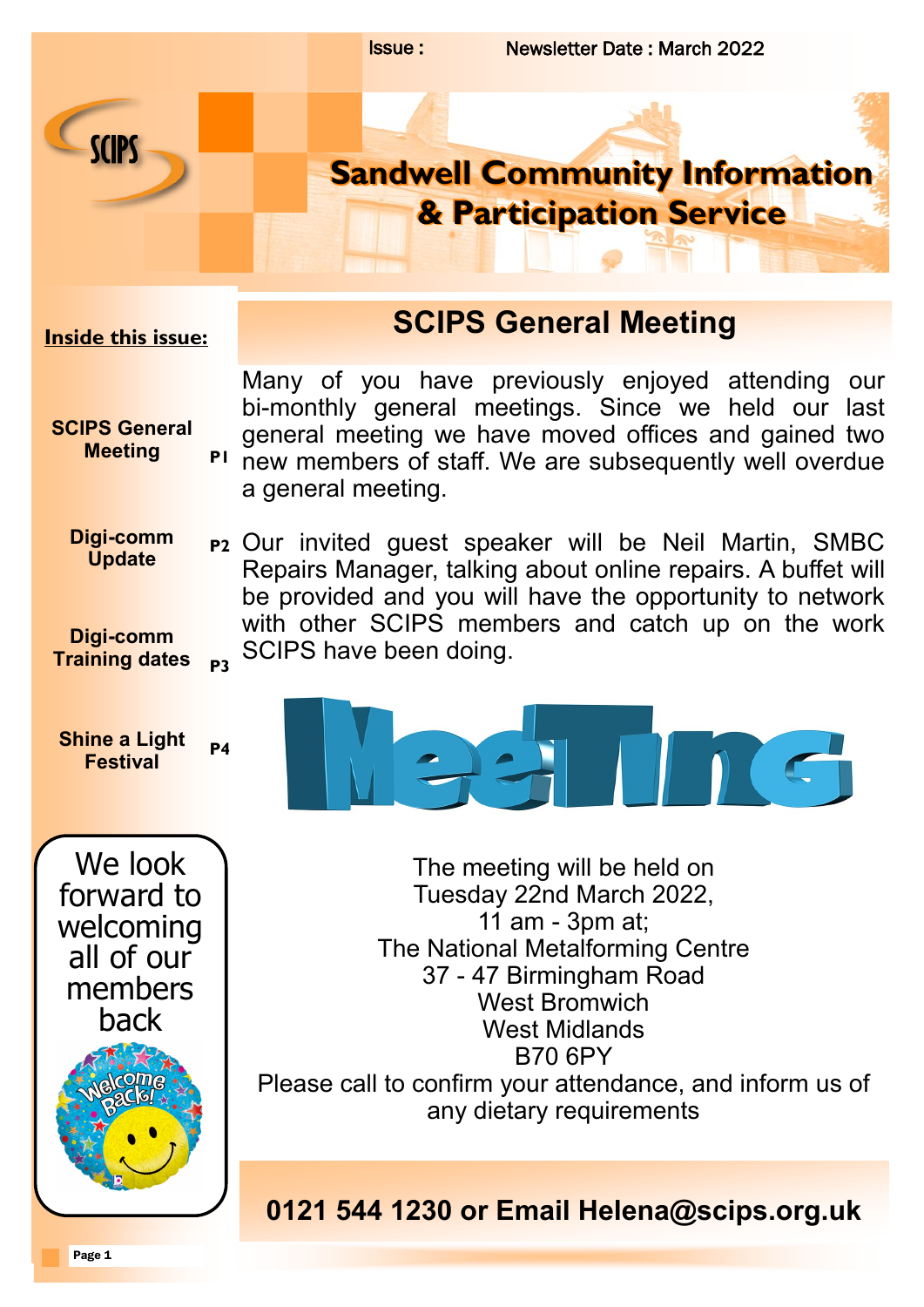## **Digi-Comm update**



The Digi-Comm project is fast approaching its third and final year of delivery. Digi-Comm is a project we are delivering in partnership with St Albans Community Association, which aims to give digital confidence to the people of Sandwell, through our taught Click and Chat program. Bespoke one off training sessions have been developed as well as one to one support in peoples homes where appropriate.

Following on from the phenomenal success of the Click and Chat program delivered at Cradley Heath

Community Centre and Wednesbury 2000. We have developed one off training sessions, based on feedback we have received from our learners.

The one off sessions, where possible, will focus on the use of Apps. Guidance booklets have been developed to support learners to online grocery shop with various supermarkets, alongside reporting housing repairs and anti social behaviour (ASB) via MySandwell' online platforms, as well as sessions focusing on using the NHS App and WhatsApp.









Delivery of training will be done via our own equipment, with bespoke training guides, providing the learner with a step by step picture image of what to expect when using the Apps. Learners themselves will require an email address and access to a device post delivery, to implement learning and access information at home.

A full list of the learning dates from March 2022 through April 2023, with information regarding times and venues across the six towns of Sandwell are available on the next page. Due to demand, all spaces will need to be prebooked in order to confirm that you have a space.



The training is free to access, and travel expenses can be reimbursed. To confirm your place, or find out more about the sessions please call 0121 544 1230.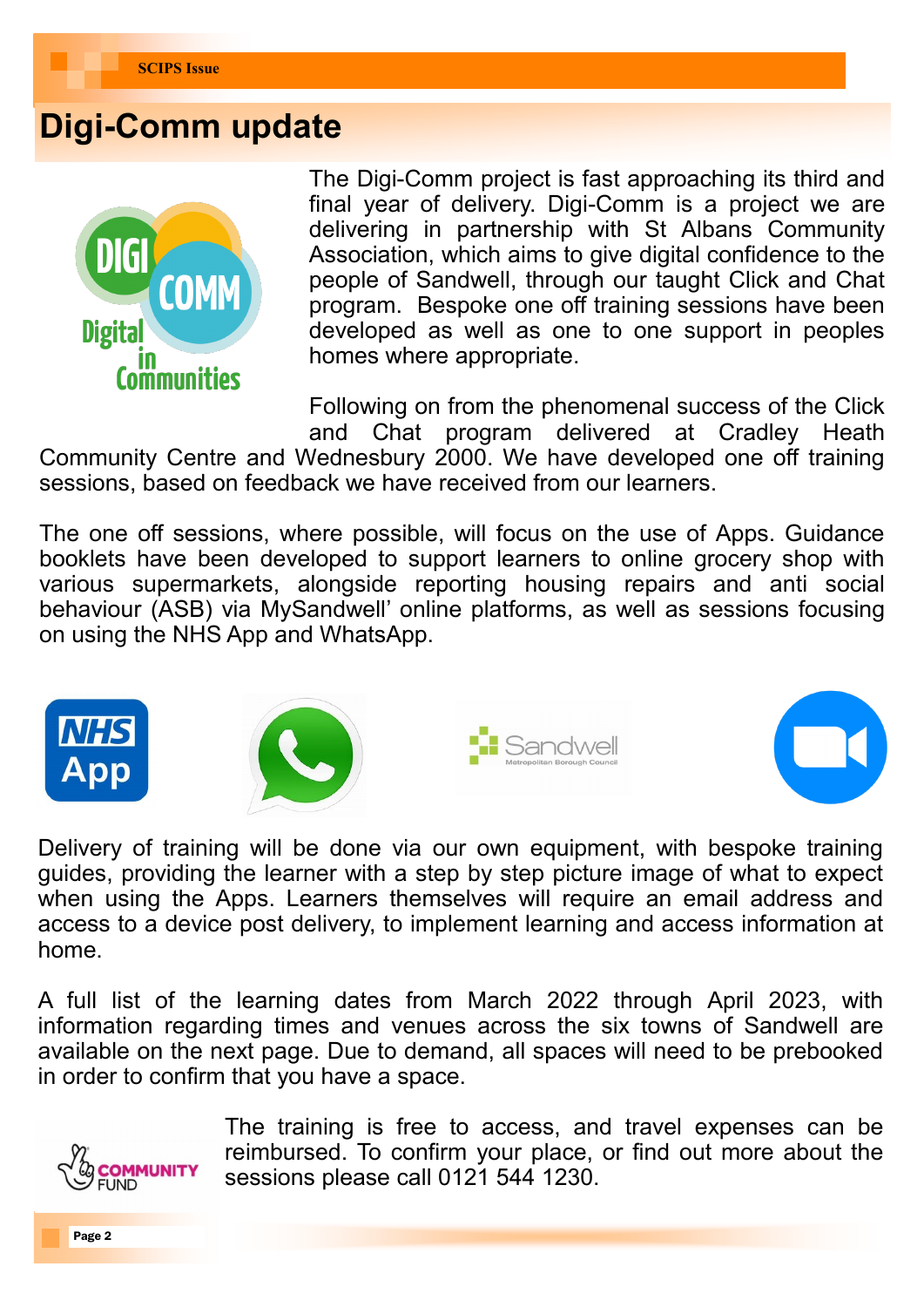# **Digi-Comm Training dates**

| <b>Date</b>                        | <b>Time</b>   | <b>Session</b>    | <b>Venue</b>                                     |
|------------------------------------|---------------|-------------------|--------------------------------------------------|
| Thursday<br><b>17th March 2022</b> | $1pm - 3pm$   | Asda - App        | <b>Smethwick</b><br>(Dorothy Parkes)             |
| Thursday<br>28th April 2022        | $1pm - 3pm$   | <b>MySandwell</b> | Oldbury<br>(Portway Lifestyle)                   |
| Thursday<br>26th May 2022          | $1pm - 3pm$   | NHS - App         | Wednesbury<br>(Friar Park CC)                    |
| Thursday<br>23rd June 2022         | 10am - 12pm   | WhatsApp - App    | <b>Rowley Regis</b><br>(Blackheath Li-<br>brary) |
| Thursday<br>21st July 2022         | 10am - 12pm   | Iceland - App     | <b>West Bromwich</b><br>(Gayton Road CC)         |
| Thursday<br>18th August 2022       | 10am - 12pm   | <b>MySandwell</b> | Tipton<br>(Jubilee Park CC)                      |
| Thursday<br>22nd September 2022    | $1pm - 3pm$   | <b>Repairs</b>    | <b>Smethwick</b><br>(Dorothy Parkes)             |
| Thursday<br>20th October 2022      | $1pm - 3pm$   | <b>ASB</b>        | Oldbury<br>(Portway Lifestyle)                   |
| Thursday<br>24th November 2022     | $1pm - 3pm$   | Morrisons - App   | Wednesbury<br>(Friar Park CC)                    |
| Thursday<br>15th December 2022     | 10am - 12pm   | Tesco - App       | <b>Rowley Regis</b><br>(Blackheath Li-<br>brary) |
| Thursday<br>19th January 2023      | $10am - 12pm$ | NHS - App         | <b>West Bromwich</b><br>(Gayton Road)            |
| Thursday<br>16th February 2023     | 10 am - 12pm  | WhatsApp - App    | <b>Tipton</b>                                    |
| Thursday<br>23rd March 2023        | $1pm - 3pm$   | Iceland - App     | <b>Smethwick</b><br>(Dorothy Parks)              |
| Thursday<br>20th April 2023        | $1pm - 3pm$   | My Sandwell       | Oldbury<br>(Portway Lifestyle)                   |